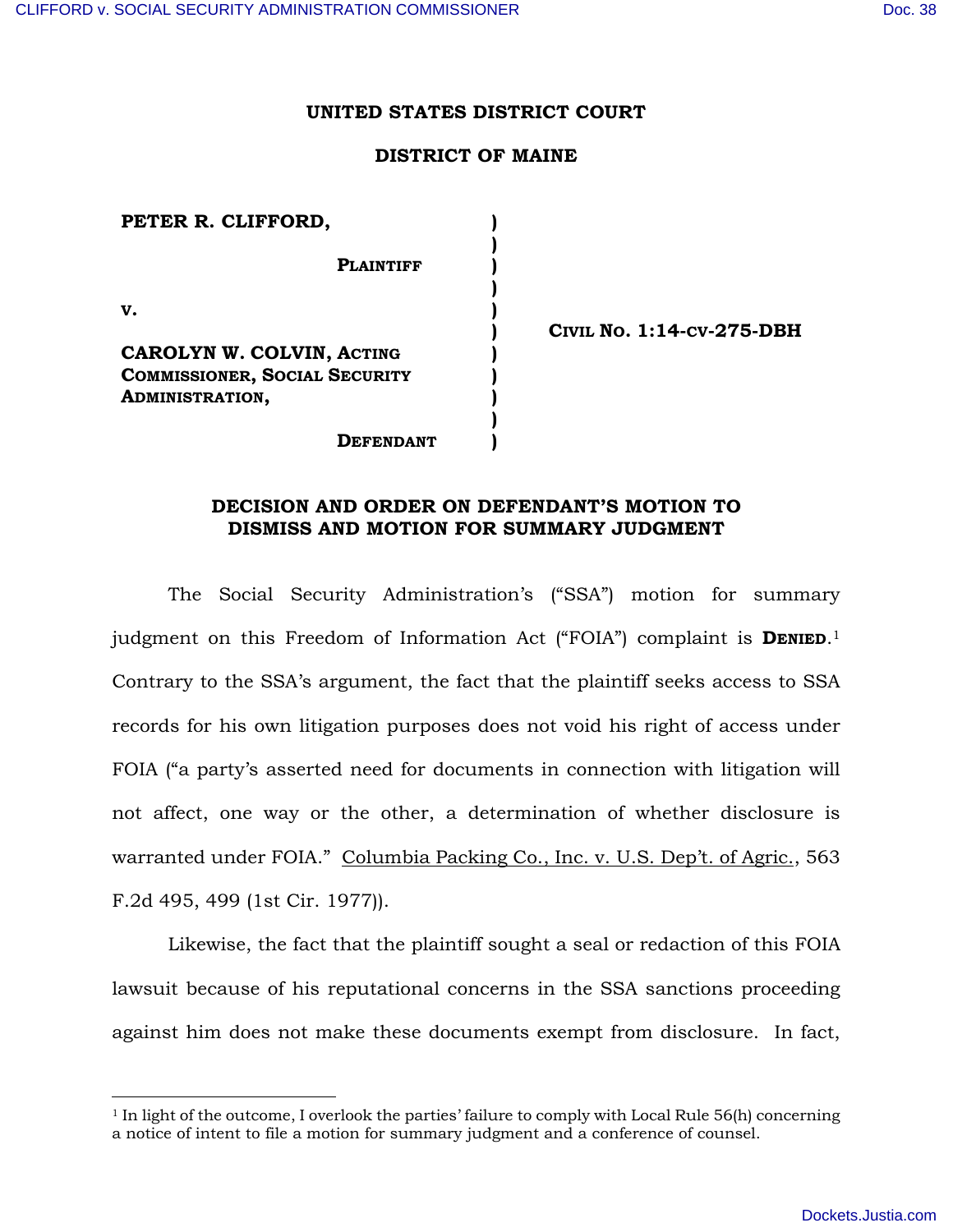with the filing of my ruling on the motion for temporary restraining order ("TRO"), the sealing and redaction were lifted. Decision and Order on Pl.'s Mot. for TRO (ECF No. 37); Order Vacating Orders to Seal (ECF No. 36).

The FOIA exemption on which the SSA relies, 7(A), exempts from disclosure: "records or information compiled for law enforcement purposes, *but only to the extent that the production of such law enforcement records or*  information could reasonably be expected to interfere with enforcement *proceedings.*" 5 U.S.C. § 552(b)(7)(A) (emphasis added). The plaintiff agrees that what he seeks are investigative records, Complaint  $\P$  18, but that is only the first part of what is required to support an agency's refusal to disclose. The SSA has totally failed to articulate any basis on which the second part―that disclosure of the records "could reasonably be expected to interfere with enforcement proceedings"**―**is satisfied. The cases are clear that a blanket exemption may not be claimed and that while generic categories of documents can be claimed as exempt, "there must nevertheless be some minimally sufficient showing," and "withholdings should be justified 'category-of-document by category-ofdocument . . . not . . . file-by-file.'" Curran v. Dep't of Justice, 813 F.2d 473, 475 (1st Cir. 1987). "[T]he classification should be clear enough to permit a court to ascertain 'how each . . . category of documents, if disclosed, would interfere with the investigation." Id. (quoting Campbell v. Dep't of Health & Human Servs., 682 F.2d 256, 265 (D.C. Cir. 1982)). The SSA has wholly failed to meet that standard at this stage of the litigation.<sup>2</sup>

 $\overline{a}$ 

<sup>2</sup> The SSA mentions in passing that the documents have been properly withheld under the Privacy Act. This argument lacks any development. "Rather than guessing at what these